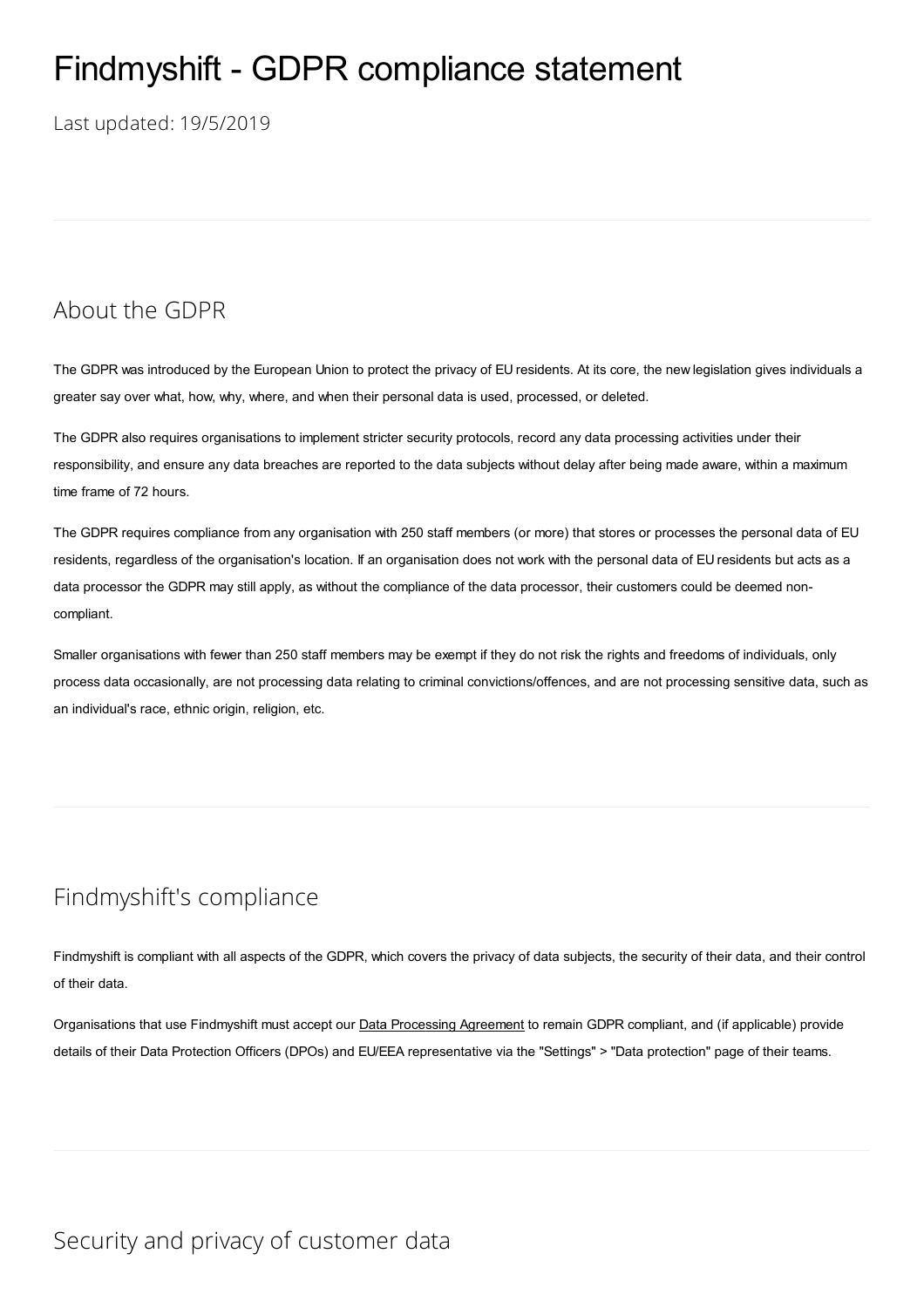Findmyshift treats the security and privacy of customer data as its highest priority. Some of the policies we enforce include mandatory SSL connections (both internally and externally), real-time encryption/decryption of all personal data in our database, irreversible password salting and hashing, and further encryption for all offsite/cold storage backups.

# Transferring personal data outside the EU or the EEA

Findmyshift's normal (regular) data processing activities all occur within the EU/EEA, with all databases, servers, and backups located in EU/EEA data centres.

On occasion (and only when necessary) data may be transferred to a third country if permissible - that is if the third country has been deemed by the EU Commission to ensure an appropriate level of protection, the recipient of the data guarantees an acceptable level of data protection in accordance with EU standard contractual clauses for the transmission of personal data, or there are other safeguards in place that permit such a transfer.

## Right of erasure and rectification

Owners of teams who would like to delete a team, its staff members and all associated data are able to use the "Delete" button at the bottom of the team's "Settings" page. Once there are no more rosters/teams in an owner's account, they will see a "Delete my account" under their "Account" page.

Employees who would like to update or remove their personal data from Findmyshift should contact their employer (the data controller).

To ensure historical reports remain accurate, Findmyshift gives administrators the ability to anonymise a staff member's profile (instead of deleting it), by clicking the "Delete" button at the bottom and selecting the "Anonymise" option. Anonymising a staff member's profile will replace their first name and last name with initials, remove their date of birth, profile picture, email address and mobile and alternate phone numbers. Anonymising a staff member's profile will not remove data entered in any custom columns, so it's important to manually check and remove any personal data.

## Data portability

All users (administrators, managers, employees) can use this form to compile and download all the data that is associated with their email